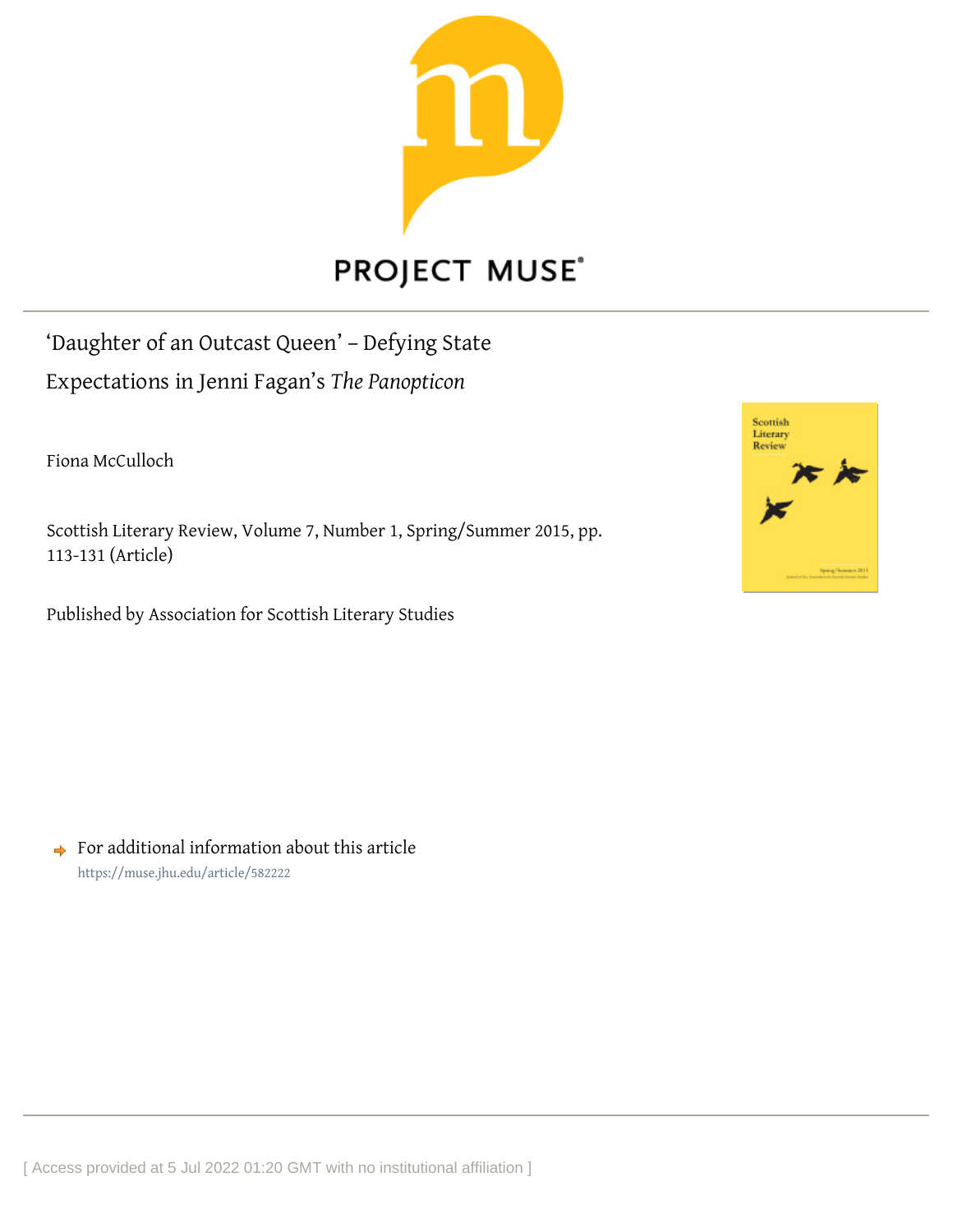## 'Daughter of an Outcast Queen' - Defying State Expectations in Jenni Fagan's The Panopticon

## Abstract

This essay considers Jenni Fagan's The Panopticon (2012) as a contemporary Scottish gothic novel that unearths and depicts the systematic demonisation and dehumanisation of characters, such as vulnerable children in care. The constant policing, surveillance and erasure of such others is compared metaphorically with the Scottish nation and its historically uneasy relationship with Anglocentric hegemony. The text liberates its protagonist, Anais Hendricks, from state 'soul-stealers' (p. 255), so that she can maintain an identity outwith cartographic power structures. A link can be made between this personal narrative and the wider national story: the orphan Anais's defiance of state expectations extends to an interrogation and resistance of the stateless nation's discursive dominance. Instead of accepting the status quo, there is an urgency to seek alternative ways to respond to the neoliberal malaise of contemporary British society from the perspective of post-referendum Scotland. For Fagan, autonomy from repressive authority is enhanced with a relationship that nurtures our link to the outside landscape rather than the simulacra of society and, by curatively embracing an outdoor Scottish gothic, Anais becomes truly a child of her home nation. Her bildung journey to escape the care system can, in turn, be read as Scotland's socio-political relocation towards an ethical alternative to Anglocentric neoliberalism.

Jenni Fagan's The Panopticon (2012) is a contemporary Scottish gothic tale that portrays the experience of a teenage girl's journey through the care system as a struggle to maintain her own selfhood against the destructive forces of state control. To keep hold of one's identity becomes an embattled protest against hegemonic norms that attempt to define and control the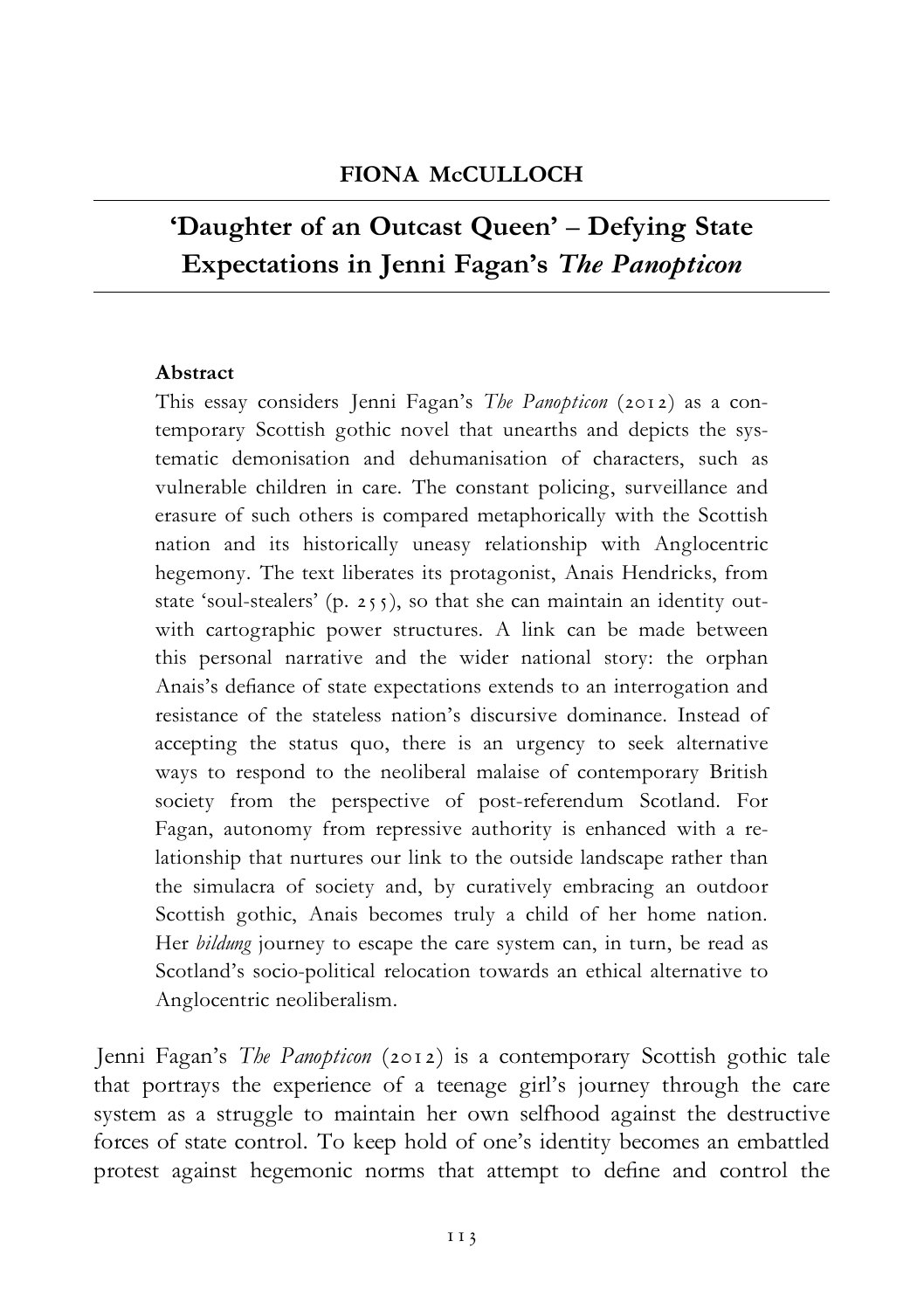subject through constant observation. Rather than allow herself to succumb to state interpellation, Anais Hendricks, a socially marginalised Scottish fifteenyear-old orphan in care, is determined not to 'disappear'1 under the weight of the state's controlling and defining stare, despite her uncertainty regarding her culpability of putting a police officer in a coma. As the text's narrator, Anais defiantly refocuses the dominant gaze so that it is exchanged for a marginalised perspective which, in turn, offers the reader an alternative outlook that re-centres those ordinarily rendered invisible in society. She will not allow them to have the final say on her life, to claim it as their own; 'They cannae have this soul. They have taken everything else and it's the only thing left that I own' (296), and she refers to the state or 'the experiment' throughout the narrative, as 'soul-stealers' (255). To allow society in is to sell your soul and Anais is convinced that she is the product of a devilish social experiment that ultimately sets her up to fail. Her powers of observation cogently deduce that the soul signifies an individual's core ontological being outwith the strictures of social conditioning and con finement and, as such, she must vigilantly protect it. Similarly, in his discussion of Michel Foucault's metaphor of the panopticon state, Thomas Mathiesen posits that 'Foucault's thesis' is 'the control of the "soul"'.<sup>2</sup> Fagan's protagonist is alert to an institutional panopticism of soul sucking predicated upon a system of power that removes individuality in favour of manageable cogs.

While she has the recurring fear of gothic faceless men in wide-brim hats hiding behind the observation window of The Panopticon care unit's watchtower, lest we dismiss this as a drug-induced paranoia, it is worth remembering that she makes a very astute political and philosophical point about contemporary society. According to Foucault, 'the Panopticon was also a laboratory; it could be used as a machine to carry out experiments, to alter behaviour, to train or correct individuals'.<sup>3</sup> Anais's Foucauldian insight concludes that 'This is all an experiment gone wrong, every single one of us, just wonky as fuck [. . .] we're all just wandering about with no fucking idea what the universe is' (251). Fagan's Scottish gothic writing unearths that which society renders invisible, focussing upon the care system from the perspective of someone within that system, rather than the Anglocentric hegemonic positioning of those outside of its parameters and, by doing so, she is also offering a socio-political comment upon the simulated reality of social conditioning. According to Anais, one's reality is reconfigured to suit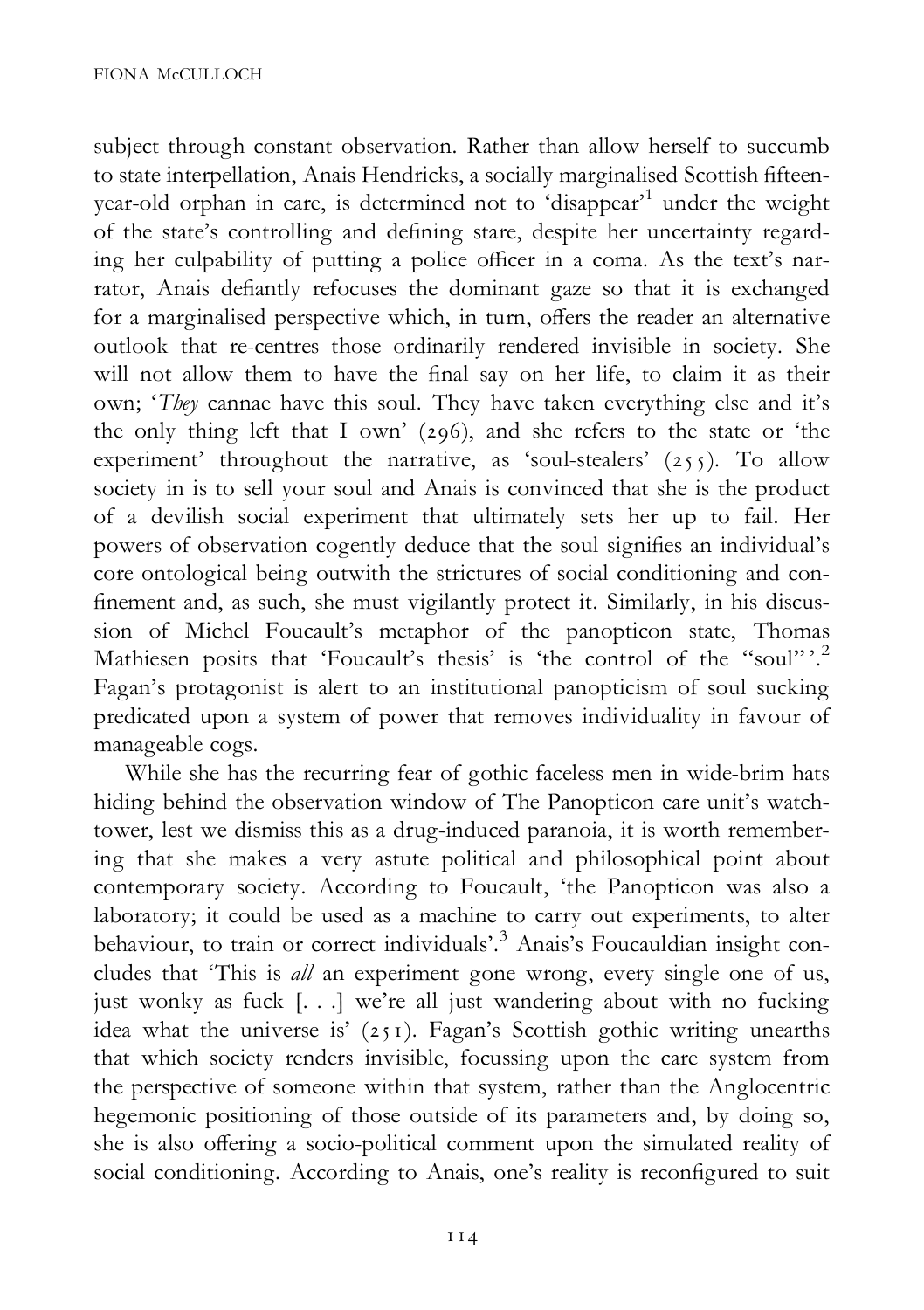a matrix of power that is manipulated, regulated and controlled. She, however, refuses to be bent into shape by an alien uncaring system implemented by a gothic English night-nurse who serves as a trope for the containment of Scotland, as is argued later in the essay.

Anais's bildung awakening resistance to Foucauldian 'cartographies of power'4 can be read as symptomatic of post-devolution Scotland's journey towards cosmopolitical autonomy. Regardless of September 2014's referendum result, the Yes campaign's mobilised momentum is nevertheless a powerful de¢ance of neoliberal panoptical power that has reinvigorated a politics of the people which can be regarded as an active citizenship 'of cosmopolitanism from below'.<sup>5</sup> Historically watched for any signs of rebellious civil disobedience, Scotland has remained contained within yet outside of Anglo-hegemony, much like Anais's state of dispossession. While neoliberalism is obviously an aspect of globalisation rather than a phenomenon peculiar to England, under the auspices of Thatcherism it has nevertheless fuelled the Westminster Establishment while Scotland's post-referendum discussions appear to be focused upon more ethical and socialist-leaning principles. With neoliberalism, 'Deregulation, privatisation, and withdrawal of the state from many areas of social provision have been all too common',<sup>6</sup> and it is a pertinent example of what Anais identifies as the state experiment imposed upon ordinary citizens from above and hegemonically promoted as democratic civilisation. Scotland, however, is attempting to stem the tide with a halt on council house sales and the attempts to prioritise rather than privatise the NHS. According to Tom Devine, this collective social conscience rather than aggressive entrepreneurial individualism is a Scottish cultural facet that heightened with the onslaught of Thatcherism's jingoistic sense of Britishness.<sup>7</sup> As a vulnerable child in care, Anais is drawing attention to the alienating effects of a society predicated upon aggressive individualism and wealth rather than ethical responsibility.

By revealing the murky social underbelly of prostitution (including child prostitution), rape, murder and drug abuse, this often described type of gritty realism pivots around the child's journey through the care system. One immediately thinks of Charles Dickens's Fagin in Oliver Twist (1838), as the novel rings out with a plea for the unwanted and unseen in society, just as Tom Shone writing in the New York Times notes that she has 'a name that calls to mind the patron saint of literary street urchins'.<sup>8</sup> The preoccupation with the social abject has led to many comparisons for Fagan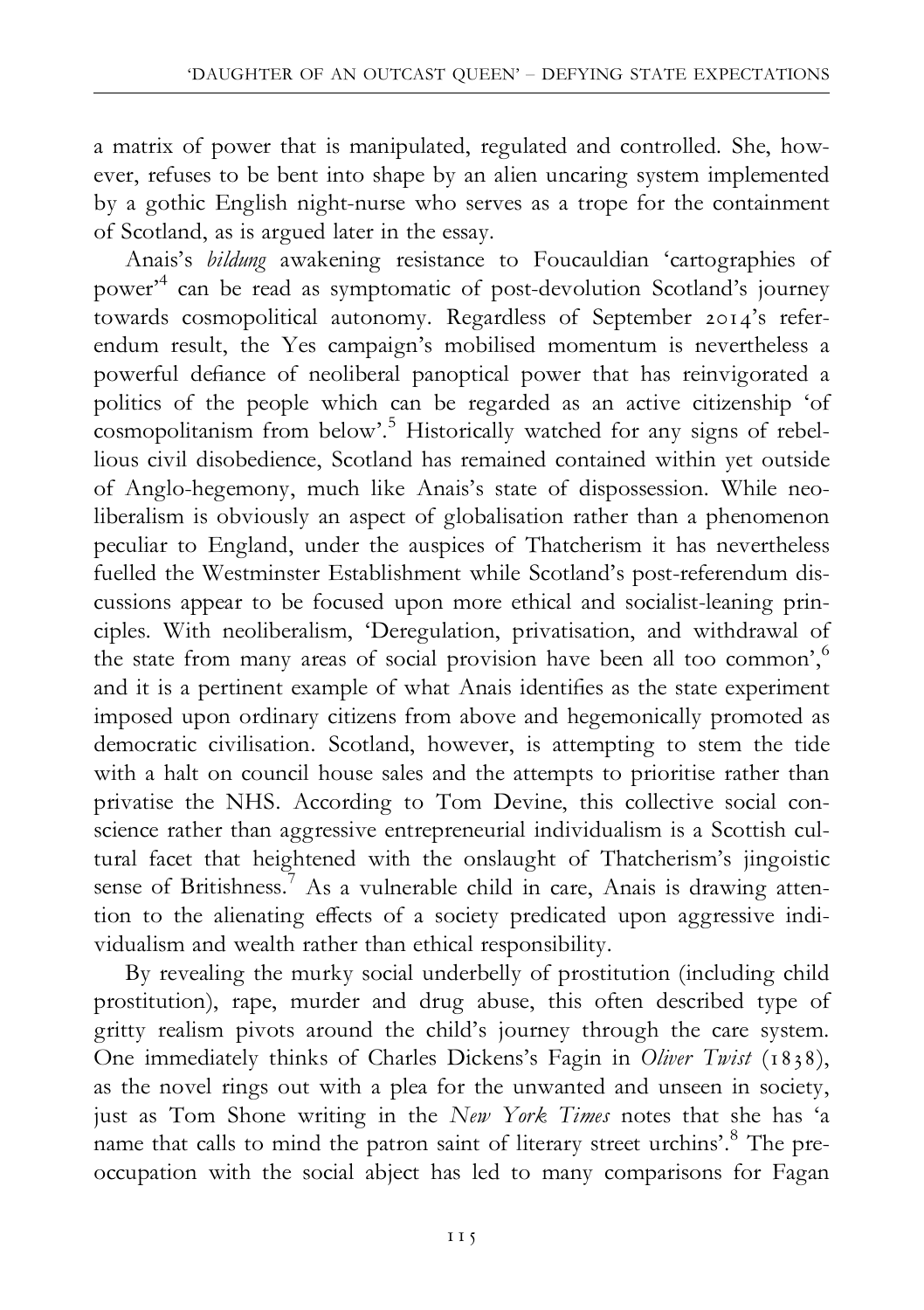with Irvine Welsh's fiction and, for Shone, 'What we have here is a fine example of Caledonian grunge [. . .] leaving terrified book reviewers with no option but to find them "gritty" or "authentic"'.<sup>9</sup> While there are autobiographical elements of authenticity paralleling author and narrator, it remains an imagined invention, since Fagan, although a product of the care system, has transcended its trappings and become a successful writer, so inverting the statistical story and creating an alternative outcome for herself. Also, The Panopticon is not straightforwardly realist but, instead, draws upon the gothic element that is familiar in Scottish literary history, as well as filtering the narrative through teenage drug-hallucinations and imaginative flights on Malcolm, the flying cat statue situated in the grounds of The Panopticon.

As a vulnerable child trapped within the care system, Anais and her peers have experienced the predatory danger that menacingly lurks within society like a gothic bogeyman. Isla (she and her twin children have HIV/ AIDS, another historically demonised gothic monster), a fellow teenager in care says, 'There's soul-stealers out there, Anais. My old man's like that, even before the Aids, he'd sell my mum. He once sold her tae the guy upstairs. He would have sold me; that's why she wanted me in care, it's safer' (p. 255). For Fagan, a panopticon society is predicated upon a binary system of self/other that exploits and dehumanises others to set them apart, thus perpetuating an underclass of criminality, such as drug addicts and prostitutes. Fagan's text focuses upon those at the bottom, for whom the social ladder has been kicked away, where a 'social climber' (91) is restricted to the likes of Shortie's (another child in care) engagement in fights to feel valued. Crucially, though, Anais does not fit the constructed label of such lost children: she resists their attempts to craft her into that mould and disappoints her social worker, who 'really didnae like [. . .] that I wouldnae stick tae the uniform. No hair extensions, no tracksuits, no gold jewellery [...] She wanted a case that was more rough-looking' (185). Despite her juvenile delinquency, Anais's vintage 'old-school' (140) attire and taste in music anachronistically disrupts stereotypical signification and shapes an alternative identity. She also presents an articulate narrative interspersed with Edinburgh dialect that defies Anglocentric conformity, demonstrating a well-read and critical ability to interrogate rather than passively comply with discursive authority's power.

Fagan's chosen epigraphs links Anais's contemporary situation with his-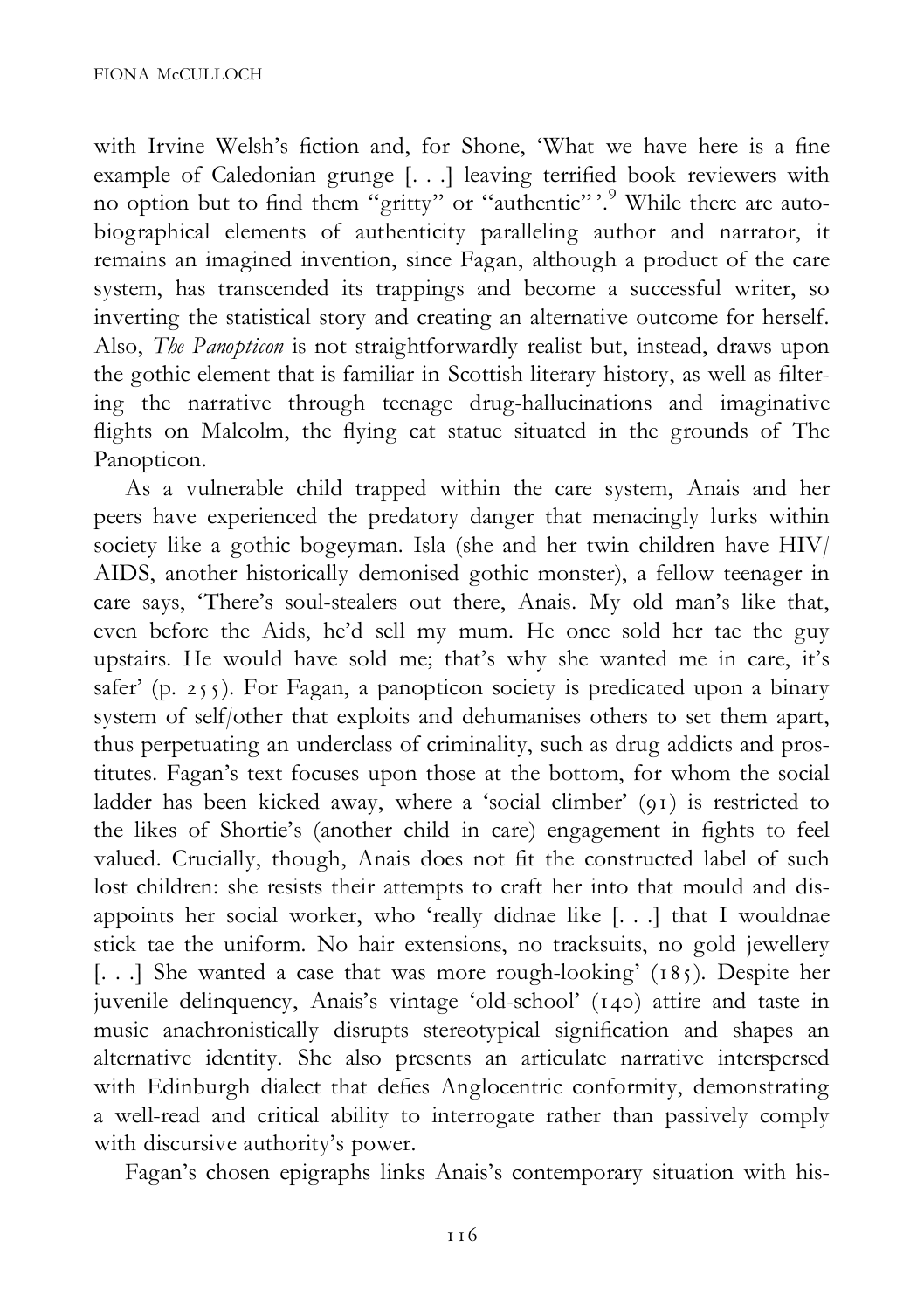torical outcasts; 'Sometimes I feel like a motherless child' is taken, we are informed, from a US folk song from the  $187$ os - the song outlines the fate of the children of slaves, who are themselves sold into slavery and thus separated from their families. The other quote is from Oscar Wilde, outcast through his Irishness and homosexuality, and eventually incarcerated in prison, subject to state expectations. From the outset, then, Fagan's text is associating itself with oppression and suffering in aligning itself with outcasts. Anachronistic Anais (the first part of her name, Ana, chronologically disrupts dominant norms) is almost a product of a Victorian panopticon care-system. In other words, she is at odds with the society which she is a part of, but very much apart from insofar as she is a social outsider and a reminder that history is uncannily repetitive. Anais also sounds like 'a nay' or a nothing, which is the image of her depicted by society. Yet, it contradictorily sounds like 'I know', again in the Scots tongue, and that knowing equips her with an ability (she is an A grade student when she bothers to attend school) to question the system. In her attempt to break out of a cycle of institutional care and systematic abuse, Anais impinges upon the life of the reader, who is no longer comfortably able to retain society's waifs and strays at a safe distance, just as, for instance, Ali Smith's work focuses on the likes of homeless Else (Hotel World, 2001) within our field of vision. Fagan's gothic narrative returns the hidden poor child to view who, since Victorian times, society has repressed to avoid bearing responsibility for mythopoeic childhood's uncanny doppelgänger.

Her defiance of state expectations is Anais's strength of character throughout the text, which ultimately allows her to critique the system and strive for an alternative outcome to her narrative from her interpellated subject position. When she and her support worker, Angus (one of the few humane carers that she has ever encountered) attend the children's panel hearing, unsurprisingly the chairwoman's 'mind is [already] made up' and she retorts: 'It is my opinion, Miss Hendricks, that you are going to reoffend. Once you have done so, you will go into a secure unit' and, ultimately, 'spend your adult life in prison, which is exactly where you belong, because you, Miss Hendricks, present a considerable danger both to yourself and to *all* of society' ( $176$ ). The repetitive use of Anais's surname reflects the impersonal weight of the state, intent on maintaining a scapegoat to maintain the social status quo. The danger of such discursive positioning is encapsulated in Angus's empathetic defence: 'This is ludicrous, you cannae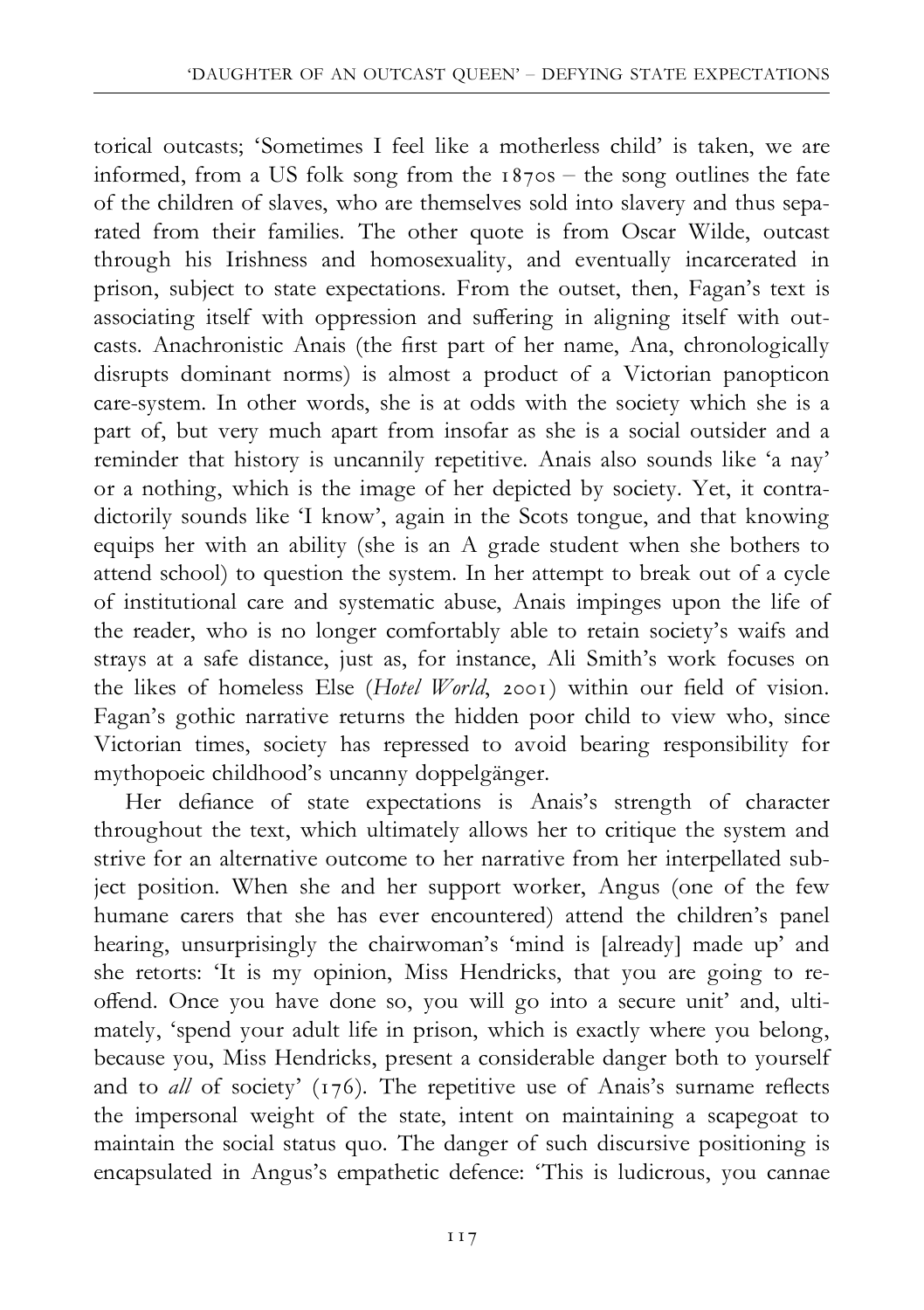say things like that tae a kid. I've a mind tae fucking report you!' (176). His counter-narrative crucially remedies this impressionable child's full internalisation of the chairwoman's tirade, assuring her 'you've got something! I'm telling you. I've met a thousand kids in homes, and you're different [...] You could be somebody [...] You're a clever girl, Anais' (179). While he recognises her potential, the system of power subjects her to systematic scrutiny and condemnation, only interested in punishing rather than helping her in order to protect and preserve that power. To emphasise the interconnectivity between ideological and repressive state apparatuses in mechanistically confining a subject, the narrator reveals knowledge that the Chairwoman's 'brother-in-law' is 'in the police' (178). She is not, then, an objective observer, but maintains a vested interest in ridding society of any threat to that apparatus, since Anais is suspected of attacking PC Dawn Craig. Aided by Angus's counter-perspective, Anais sees them as a 'Stupid panel [...] and ignorant. They would never fit in, in Paris' (178), recognising that they lack any intellectual or humanitarian skills and are simply faceless bureaucrats who unquestioningly reinforce the status quo of state power by keeping those outside of it perpetually disenfranchised.

This binary entrapment of the social other is a phenomenon of historical development, as the name of the care unit pays testament to, and argued in Foucault's thesis of nineteenth century state surveillance. Upon her arrival at The Panopticon, Anais remembers her history teacher and speculates, 'I bet there's petitions to close this place down already [. . .] Mr Masters is right. He told us all about it in history – communities dinnae like no-ones' (6). Those subjected to discourses of otherness are often feared and despised, while so-called respectable society wishes to have them locked away from sight; NIMBYs resent the care unit, despite its location in a remote rural part of Midlothian: 'They're worried we'll fuck their children. Contaminate the bloodline' (63). Discourses of Victorian social-Darwinism are alive and kicking as the perceived threat to the social fabric continues to be monitored and policed. The narrator recognises her commonality with historical outcasts, pushed to the social peripheries and discarded, particularly as a female, for, 'Mr Masters said, in the old days, if a woman didnae have a husband or a family but she still did okay, people didnae like that. If there wasnae a male authority figure tae say she was godly  $-$  then they thought she was weak for the devil' (6). Historically, Woman, particularly the spinster, has been excluded from social authority, her destiny subject to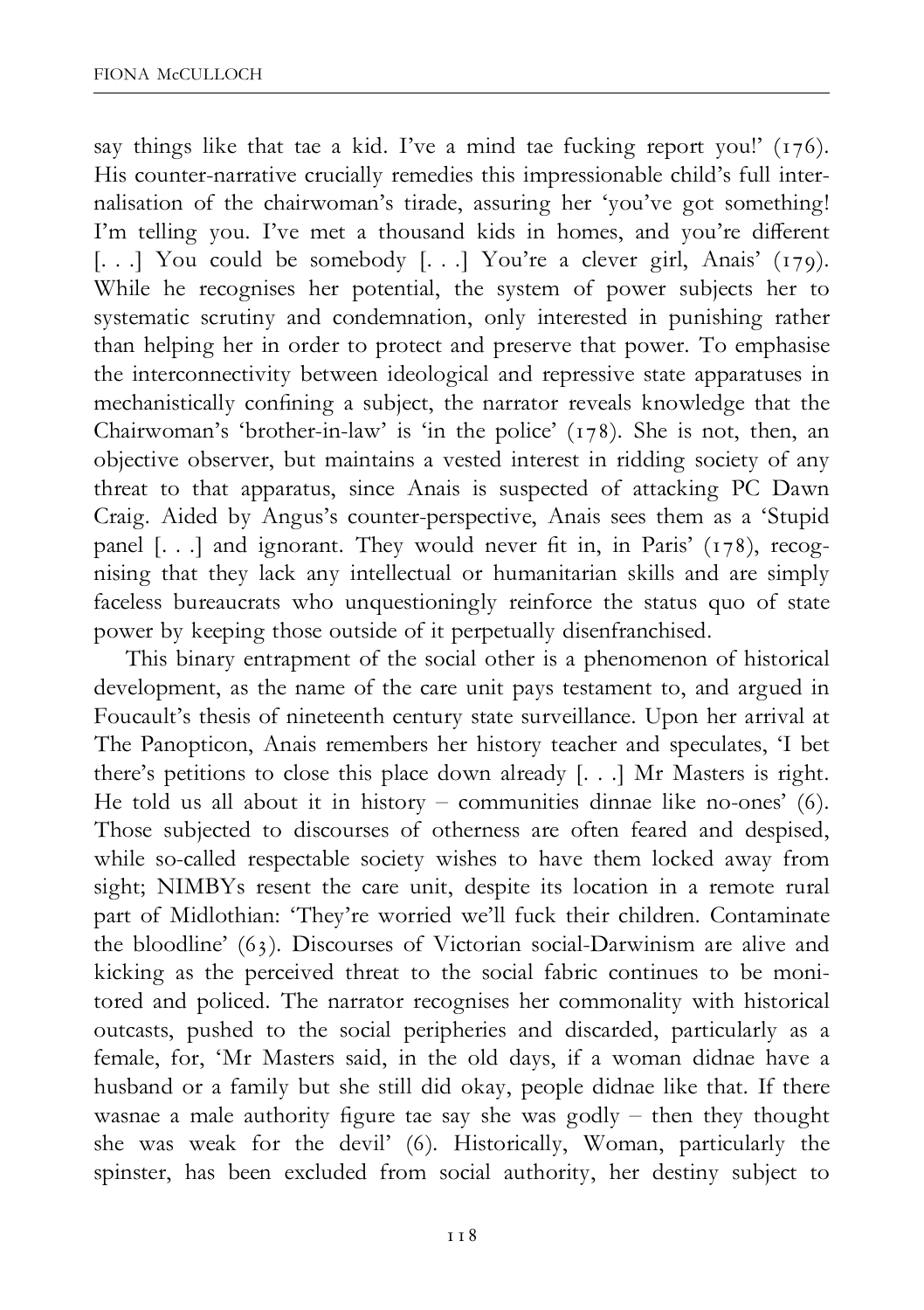phallocratic inscription and her success checked, so 'if her crops were doing well [. . .] or she wasnae scared tae answer back? Fucking witch. Prick it, poke it, peel its fingernails off and burn it in the square for the whole town to see' (6). Similarly, state responsibility for this minor only concerns her removal from polite circles: 'They've wanted me banged up away from town and their stations, for how long? They think if they put me far enough away then I cannae get in trouble' (7). In an uncanny imbrication of past and present in the text, she recognises her outsider status and has an affinity with her historical peers, linking the burning of witches with her current predicament, while announcing that she is 'Pagan. Three-parts witch, white obviously – well, sort of!' (17). According to Angela Wright, 'Scottish Gothic debates the process of uncovering histories' in a 'careful excavation of Scotland's past<sup>7.10</sup> The Panopticon as Scottish gothic fiction similarly disrupts the division of past and present to disclose a demonised suffering haunting the margins of society that has been ongoing since the implementation of surveillance mechanisms and the discursive control of others, including a marginalised Scottish nation.

Fagan's text, then, widens the discussion of Anais's personal plight to that of the nation's otherness within a nineteenth century panoptical system that strove to cast a divided Scotland as an unnatural menace plaguing an uneasy Union. Like the rootless orphan of The Panopticon, Scotland can be regarded as a nation in the care home of Anglocentric authority but statelessly craving a caring national home. Gothic tropes of doubleness and division litter the likes of Stevenson's and Hogg's texts that have often been regarded as a response to Scotland's fractured state, and The Panopticon returns to this literary heritage as a means of exploring contemporary issues that spectrally inhabit the social peripheries. As the double of normative childhood, Fagan deliberately associates her teenage tearaway with monstrous gothic otherness, including the queer association of spinsters and witches ('the lesbian resembles the witch in both her exclusion from mainstream society and the threat she poses to hetero-patriarchal values and conventional models of femininity').<sup>11</sup> Soon after Anais thinks about the historical plight of women, one of the girls in The Panopticon 'whistles, long and low' at Anais and, when the heteronormative policeman chastises her, the response is queerly defiant: 'I wasnae whistling at you, pal  $[...]$ we meant the hot one!' (8). Throughout the text Anais aligns herself with witches and arrives at The Panopticon in October, before Halloween,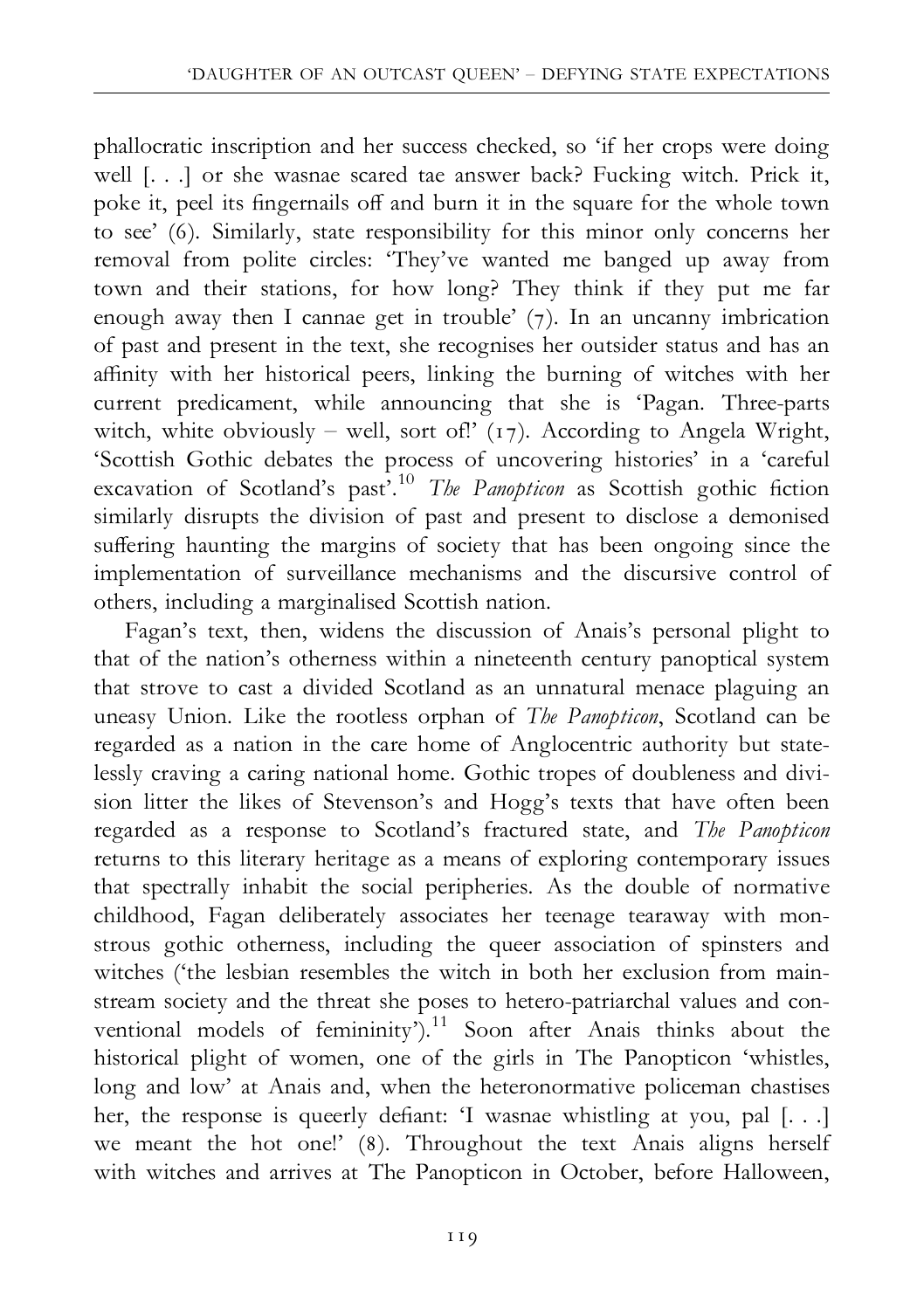accentuating the link between character and gothic setting, as well as emphasising that, like her historical predecessors, she is being subjected to a witch hunt. By informing the present through past events, it is a reminder of the historical plight of women, doubly marginalised within Scotland's otherness, particularly the queer Scottish gothic female figure of the witch.

The other gothic figure intertextualised through this affinity with historical scapegoats is Magwitch in Dickens's Great Expectations (1861), who is similarly subjected to state expectations. His name, almost a fusion of mage and witch, suggests a creative disruption and challenge to his interpellation as 'A warmint, dear boy'.12 Like Magwitch, Anais is shaped by society into a suitable scapegoat, thus allowing it to turn a blind eye and feel superior to its disposable monstrous element. As with Magwitch, who initially stole as a child because of hunger and is thereafter criminalised, Anais's internalised criminality starts from a young age  $-$  she remembers back to making a child cry when she was in primary one who, in turn, 'told everyone I was evil and they believed her' (257). Labelled evil from early childhood, Anais starts to internalise and fulfil her identity as social menace: 'Truth of it is I'm mental, or I'm gonnae be mental. Maybe I should just say it. I'm Anais Hendricks and I'm mental in the head [. . .] They should just lock me away. Stick a needle in my vein. Fry it all out [. . .] They think I'm scummy as fuck, maybe I am?' (112). Or, earlier in the novel, 'Probably there is something fundamentally wrong with me [. . .] Why do I think thoughts like that, unless I'm bad? [. . .] I'm rotten. There's something wrong with me'  $(70-71)$ .

As with Louis Althusser's Ideological State Apparatuses, through the discursive hegemony and conditioning of the care system, the education system, her peers, the police and social work, Anais has been interpellated into the subject position of criminalised other and feels the need to confess this internalised guilt in her narrative to confirm state expectations. Her affinity with Victorian subjects of discursive scrutiny is affirmed when she touches the wall of The Panopticon's watchtower 'and it's like going back in time, like this building has always been here and it doesnae care' (267). While mourning the death of Isla, who commits suicide after the disappearance and likely murder of her prostitute girlfriend Tash, Anais recognises that, as a state institution, it fails to empathise with the suffering of those individuals housed within its gothic walls. Simultaneously, though,

120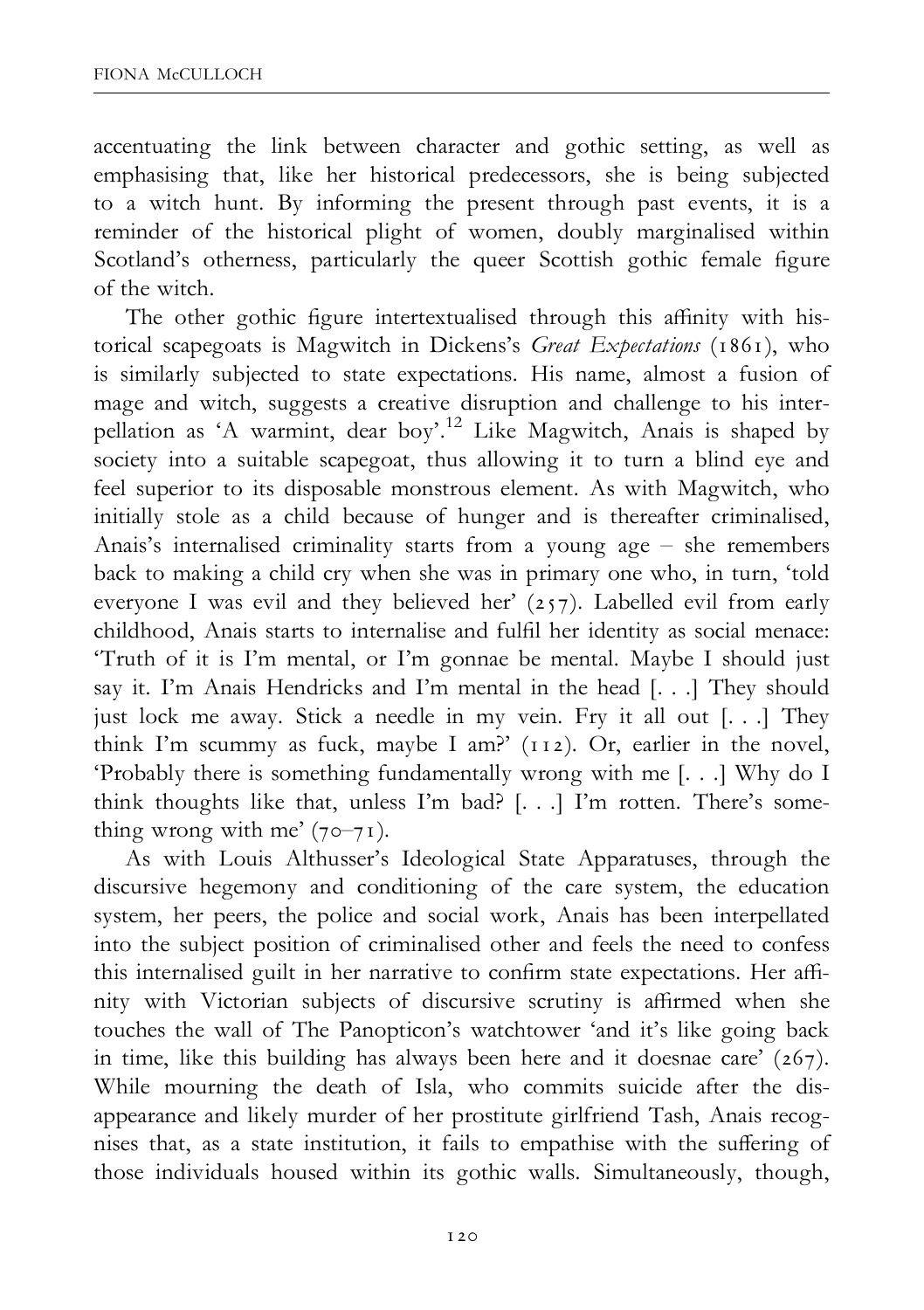she understands her connectedness to the linked history of those marginalised lives, written off by society but included in her narrative to emphasise that, ultimately, history keeps uncannily repeating itself by discarding its most vulnerable citizens. When their carers take the children for a day out for a boating trip in the Highlands, Anais considers 'Imagine what's down there in that loch [. . .] Some dead witch' (195). Again, she anachronistically reaches back through time to consider those victims of sinister state expectations and, by association, the reader recognises that Anais's contemporary peers will, quite likely, become statistical casualties of the 'soulstealers' (255) because 'They hate. You. Me. Everyone really' (122-23) and 'What they really want is me dead' (23).

Immediately preceding the demise of Tash and Isla, the narrative's excursion to the Highlands offers a pastoral interlude for this 'wee band of outsiders' (216) which serves as a pivotal moment of hope outwith the dehumanising judgement of an uncaring world. Indeed, throughout the narrative a powerful association exists between Anais (who asserts her Pagan witch credentials) and nature, signalling something other than the hyperreality of the panopticon society. Examples include, 'The sky is azure' (14), 'D'ye know what I love? [. . .] The clouds, and the stars, and the grass' (48), and 'The skies are blue today, but it's blustery, autumn's well settled in already' (66). A vegetarian, she feels connected to the environment and there are multiple references to the stars throughout the novel, emphasising that the narrator's orphan origins are linked to a world beyond social definitions. With a transient non-familial lifestyle, moved to 'Fifty-one placements' (185), it becomes impossible for her to belong. So, 'I keep all sorts of shit in this bush, it's my only permanent chest of drawers' (42); her family roots are replaced with the nation's roots as this social outsider finds succour in the Scottish exterior landscape, much like E. M. Forster's homosexual refuge of the Greenwood offers an escape from being criminalised in *Maurice* (1971). During the aforementioned outing, Anais appreciates that 'I never knew I liked to be outside so much. I never knew I liked lochs and views and that, but I could seriously handle living in a cottage by the side of somewhere like this' (196). Thus, one of the pivotal binary structures of the text is between society and nature; despite being set around the bleakness of social care and the panopticon state, the natural world curatively intercedes. Her awareness of that other world allows Anais an insight into the fictionality of so-called reality: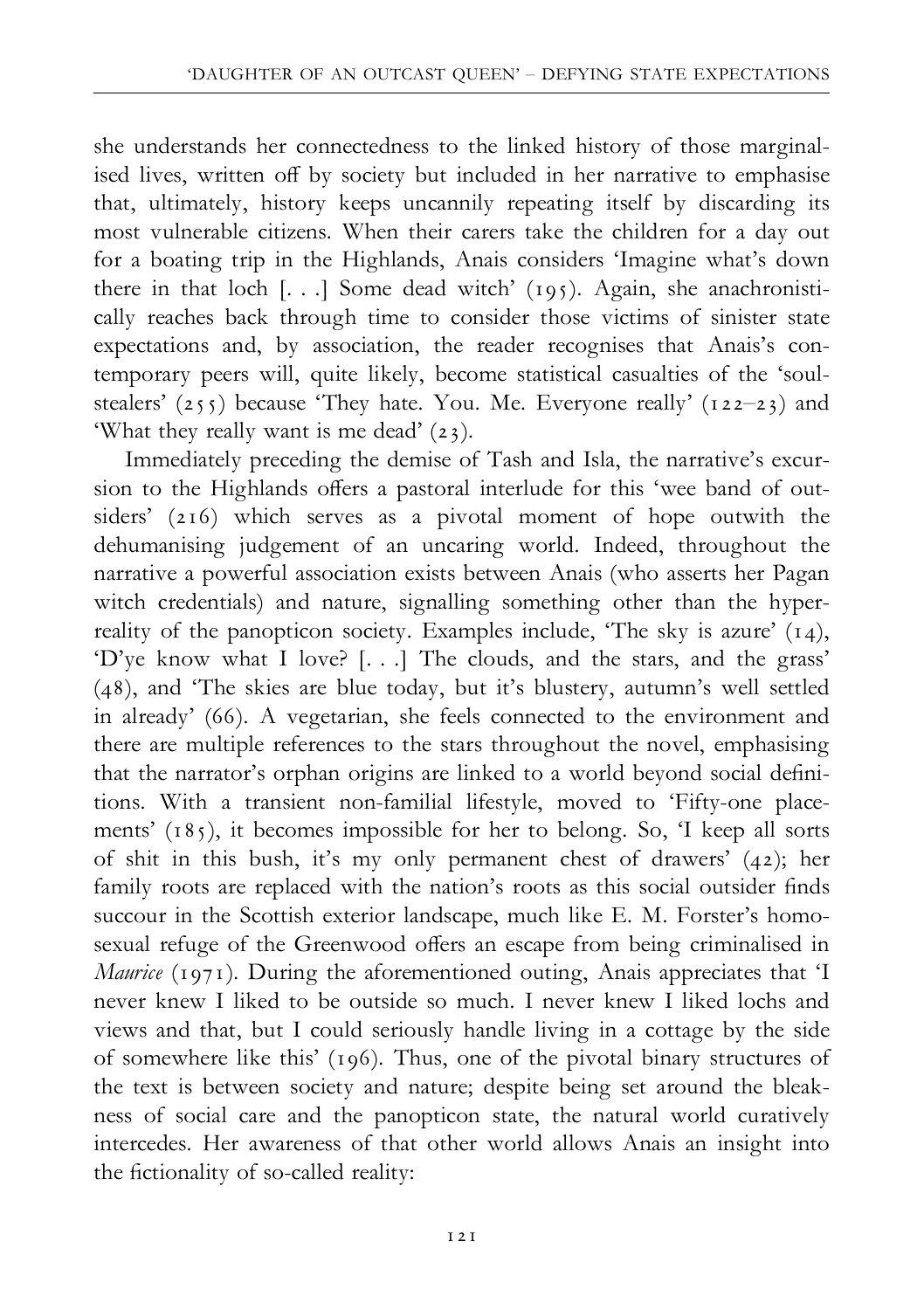I dinnae trust social workers [. . .] I'm a bit unconvinced by reality, full stop. It's fundamentally lacking in something, and nobody seems bothered [. . .] We live, we die, we do shit in between, the world is fucked up with murder, and hate, and stupidity; and all the time this infinite universe surrounds us, and everyone pretends it's not there. (100)

Ontologically connected to Scotland's countryside and the cosmos, Anais resists the hegemonic discourses of contemporary society and seeks to uncover our insignificance and self-delusion, which is constantly masqueraded and shaped by simulacra. Despite society scapegoating her as an uncanny or other child, Anais's environmental association disrupts and reconfigures Romantic discursive links between childhood innocence and nature. A parallel can be drawn with historically gothic depictions of Scotland's landscape as queer or other in eighteen and nineteenth century literature: a threateningly unwelcome foreign and hostile space.<sup>13</sup> Yet, in Fagan's contemporary Scottish gothic, the landscape becomes a pastoral haven that connects Anais to an environment far more homely than the unheimlich care system, so rescuing and relocating Scotland's landscape from alterity within a fiction that recognises the gothic menace to be Anglocentric social hegemony.

The group of girls break away from the boys and find a secluded island, and during their time there Shortie performs a pagan mock wedding ceremony between Isla and Tash. Though mock in the eyes of grand narratives, it is a heartfelt and real union of love. This pastoral interlude allows for a perfect moment of happiness for these outcast characters before the weight of an uncaring society bears down upon them again. The symbolism of the island, (Isla is a derivative of Island), the flowers, and the female camaraderie offer refuge to their vulnerabilities within heteropatriarchal society. But the language elucidates that it can only ever be a short lived ideal moment in time: 'This is the last nice day; they say winter's gonnae arrive tomorrow, and that's that' (202). Meteorologically, Anais is observing the seasonal shift from autumn to winter but, symbolically, the turn towards winter suggests a death of this innocence and joy towards something gothically traumatic and sinister. The marriage vow of 'Till death do us part' (209) exchanged between Tash and Isla chillingly reverberates later in the text when Tash goes missing after being picked up by a client, and Isla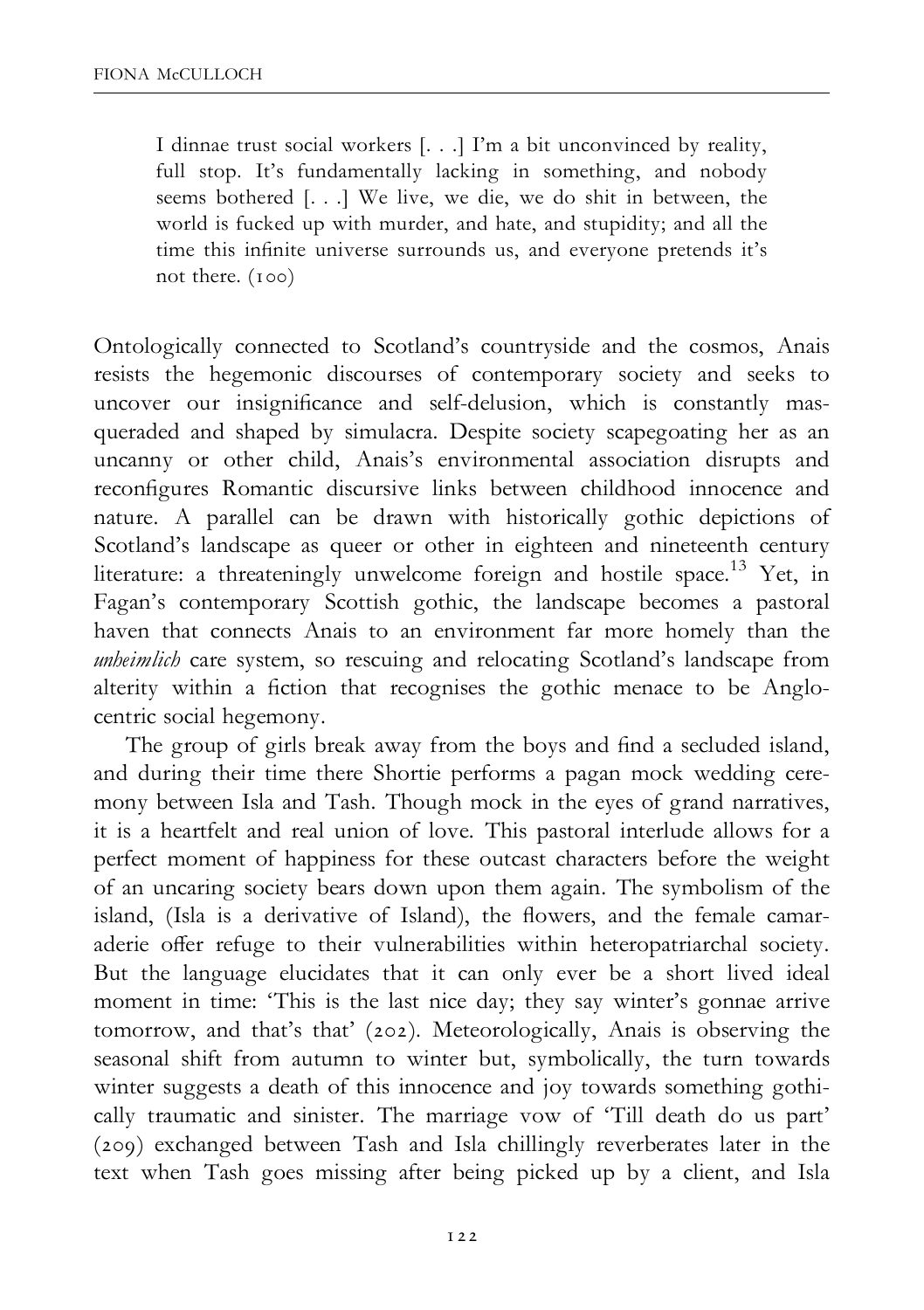commits suicide knowing her wife is dead. Notably, in relation to nature, the loving, positive relationship that Anais shared with her previous girlfriend Hayley is testament to its power beyond the confines of social judgement. Hayley, meaning clearing or meadow of hay, signifies Anais's true love of nature emphasised as a lesbian bond.

Being in care signifies to a child that they are outside of normative society and childhood, and that their life will continue on a downward spiral: 'We're just in training for the proper jail [. . .] That or on the game [...] Some go to the nuthouse. Some just disappear' (8). Even the minibus that transports them on excursions ensures that they are singled out from the herd; like a stigmata, it has 'Midlothian Social Work Department emblazoned across it. It's that and the young-offenders aura. A children-in-care aura' (193). The ever-pervasive social gaze is prevalent throughout the text. Riding in the police car on her way to The Panopticon, Anais narrates, 'The policeman stares at me in the rear-view mirror' (3). The mirror and the gaze function to frame her as an outcast so that she avoids her reflection whenever possible. The night-nurse, a shadowy gothic figure who haunts the watchtower, heightens feelings of internalised guilt: Anais is exposed under her gaze: 'The woman sees everything. She sees what you had for breakfast and the kid you punched in primary school. She sees the first thing you ever stole' ( $160-61$ ). The Panopticon's watchtower is testament to the care home's former existence as a penitentiary: 'It looks like a prison. It was one, once. And a nuthouse' (7). Like Benthanm's design, here too each system of control functions as a place of constant observation so that one internalises that surveillance and polices oneself. Anais narrates that 'Each of those bedrooms used to be a cell [. . .] so each inmate could only see the watchtower, they couldnae see their neighbours. Divide and conquer' (10). This is one of the many moments of astute insight where Anais penetrates and exposes the facade of a criminality labelled and engineered by surveillance society and, by doing so, resists being utterly consumed by its discursive subjectivity. Part of her internalised inferiority and otherness is psychogeographical; it seems no accident that the night-nurse 'has the most proper English accent ever' (27), operating as part of an Anglocentric mechanism of state control that Anais undercuts and resists throughout a narrative interlaced with Edinburgh vernacular.

Already criminalised and accused of the attempted murder of the comatose constable, part of the open-endedness of the text is that the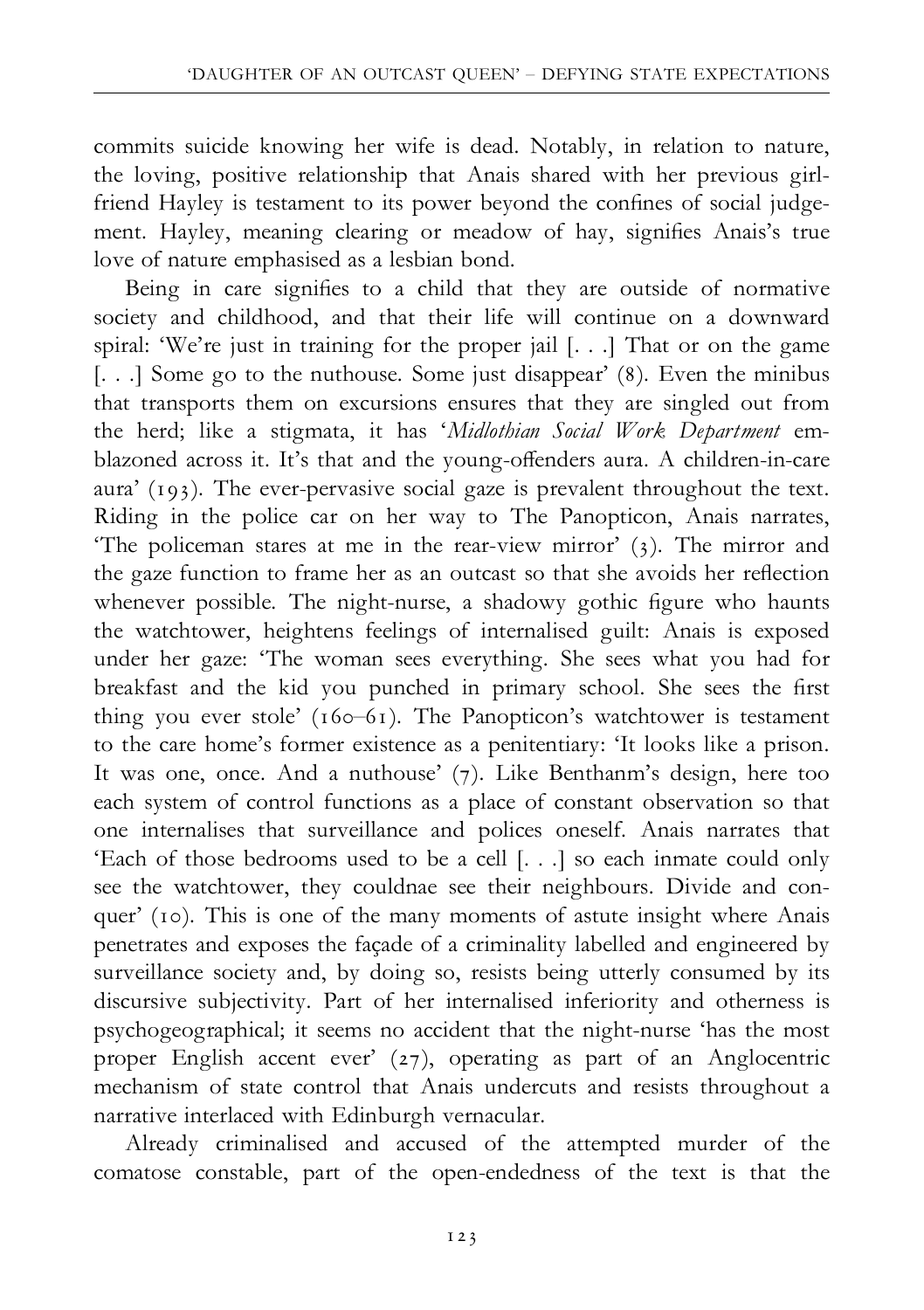policewoman's recovery is never certain and the culprit remains unidentified  $\frac{1}{x}$  we want to believe that Anais is innocent despite the state's eagerness to point the accusatory finger, but it is left ambiguous. Consistent with unreliable first person narration, her version of events is uncertain, exacerbated by ketamine-induced memory loss, while other drug use leads to continual flights of fancy, and she constantly speculates whether she has schizophrenia, inherited perhaps from her mother. Her uncertain, fragmentary memory and identity is also symptomatic of Scottish literature, with its use of schizophrenic tension and gothic split or dual self that straddles fantasy and realism. Unable to recollect her culpability or innocence echoes the gothic dualism of Stevenson's Jekyll or Hogg's Wringhim. Gerrard Carruthers discusses the 'Fractured personality' of Scottish fiction and suggests that 'Literature is often considered at its best when peddling ambiguity, rather than supposed cultural certainty'.<sup>14</sup> Fagan's queer Scottish gothic text is, likewise, 'at its best', given that it is built upon the tension of ambiguity, peddled by Anais's drug-fuelled unreliable narration. That ambiguity is inbuilt: in interviews Fagan acknowledges that she was influenced by structuralism when writing the novel and, indeed, it is predicated upon a system of self and other, where the social norm defines itself by that which is deviant, and thus separated from the norm.<sup>15</sup>

Poststructuralism's decentred universe, though, disrupts any binary fixity; the text's open-endedness questions the futility of grand narratives such as religious discourse and Anais knows that our world is not the central axis of everything. Part of its critique of society's simulated reality is the text's transcension of realism through the gothic, with its labyrinthine, uncanny care home ('like somewhere that a giant lives'  $[154-55]$ ), its remote setting, the cold, dark, wintry climate, the unsolved gruesome crime, the violence and vulnerability, and constant reference to witches. The Panopticon care unit itself, noted earlier as a residue of Victorianism, gothically haunts the corridors of an otherwise contemporary setting. Like Jane Eyre, Anais hears unexplained almost supernatural crying one night:

I was sitting in bed last night, feeling creepy  $-$  the building was too creaky, and I could hear someone crying and I couldn't work out who it was. The watchtower window had a wee light glowing in it, and the night-nurse came out [. . .] she turned around and said something. Like to someone inside the tower. (221)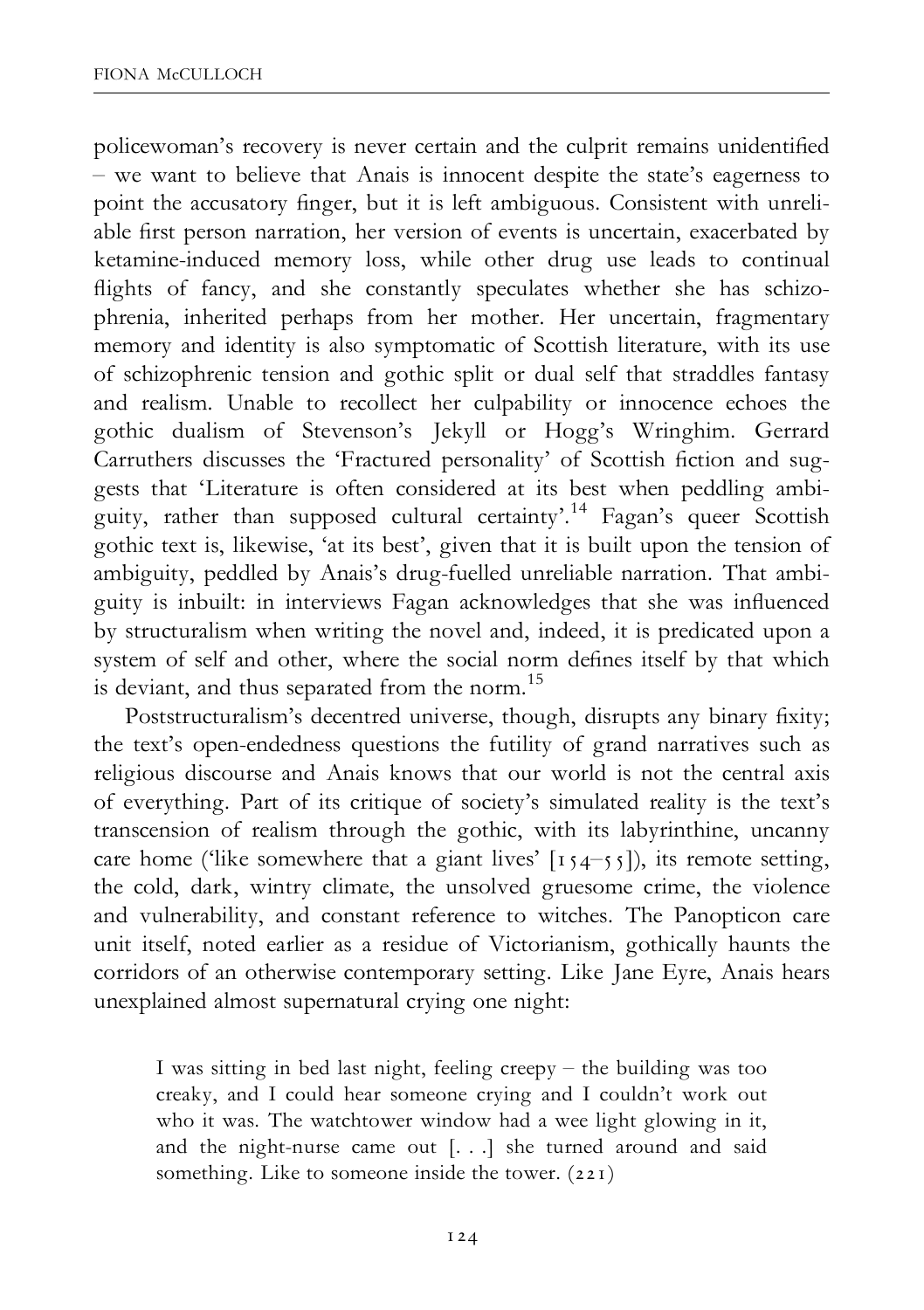This sinister otherworldliness hangs bridge-like in between the pastoral interlude and the horrific sequence of Tash's disappearance, Isla's death and Anais's gang rape when the utter vulnerability of those apparently protected by the care system is exposed to the harshness of its elements. The contradiction, then, of surveillance society is that those inhabiting the peripheries are rendered invisible by a paradoxically uncaring caring system. So, Tash, who is prostituting herself to save enough money for her and Isla to live together, falls off society's radar, likely to never be seen again, except perhaps as a cadaver, 'Disappearing. It happens when you blink. It happens as you write down the registration number for a car pulling away'  $(264)$ . Anais realises when looking at a poster of the missing Tash in the train station that 'all the commuters are just walking by. People dinnae want to look. They dinnae want tae see. Nobody will ask' (264). Coupled with Isla's suicide, the narrator demonstrates how insignificant vulnerable lives really are. In 2012, the year of The Panopticon's publication, a fatal accident inquiry ruled that the suicide of two teenage girls (Niamh Lafferty and Georgia Rowe) from a Scottish care home in 2009 was preventable, given adequate care and protection.

The monstrous gothic 'soul-stealers' are deemed not those outcast from respectable society; instead a hypocritically disrespectable society is exposed as vampirically praying on vulnerability. Despite being subject to panopticism, contradictorily 'People in care are always disappearing. Nobody finds out where they go' (124). It is a cold world that Anais inhabits and only fleeting moments of camaraderie and love that she glimpses allow her to retain her own humanity despite a system that appears hell-bent on dehumanising her. Remembering Hayley, she notes that 'Kindness is the most underrated quality on the planet. I feel hollow now. Hollow where a heart should be' (183). Living in a time that anachronistically parallels a gothic Victorianism, when material wealth is prioritised over creativity, humanity, animal welfare or environmental issues, Anais feels jaded by having seen too much of life's callousness, as the text identifies something rotten at society's core. But, despite her heartache, she does retain her capacity to care and empathise for those who suffer. Immediately after she observes that kindness is rendered redundant and regarded as a feminised weakness, she reads a newspaper headline 'Nobody Could Prevent Child's Murder' (183) and responds with empathetic outrage. In her view, there is a clear link between the mistreatment of vulnerable children (including herself) and the hege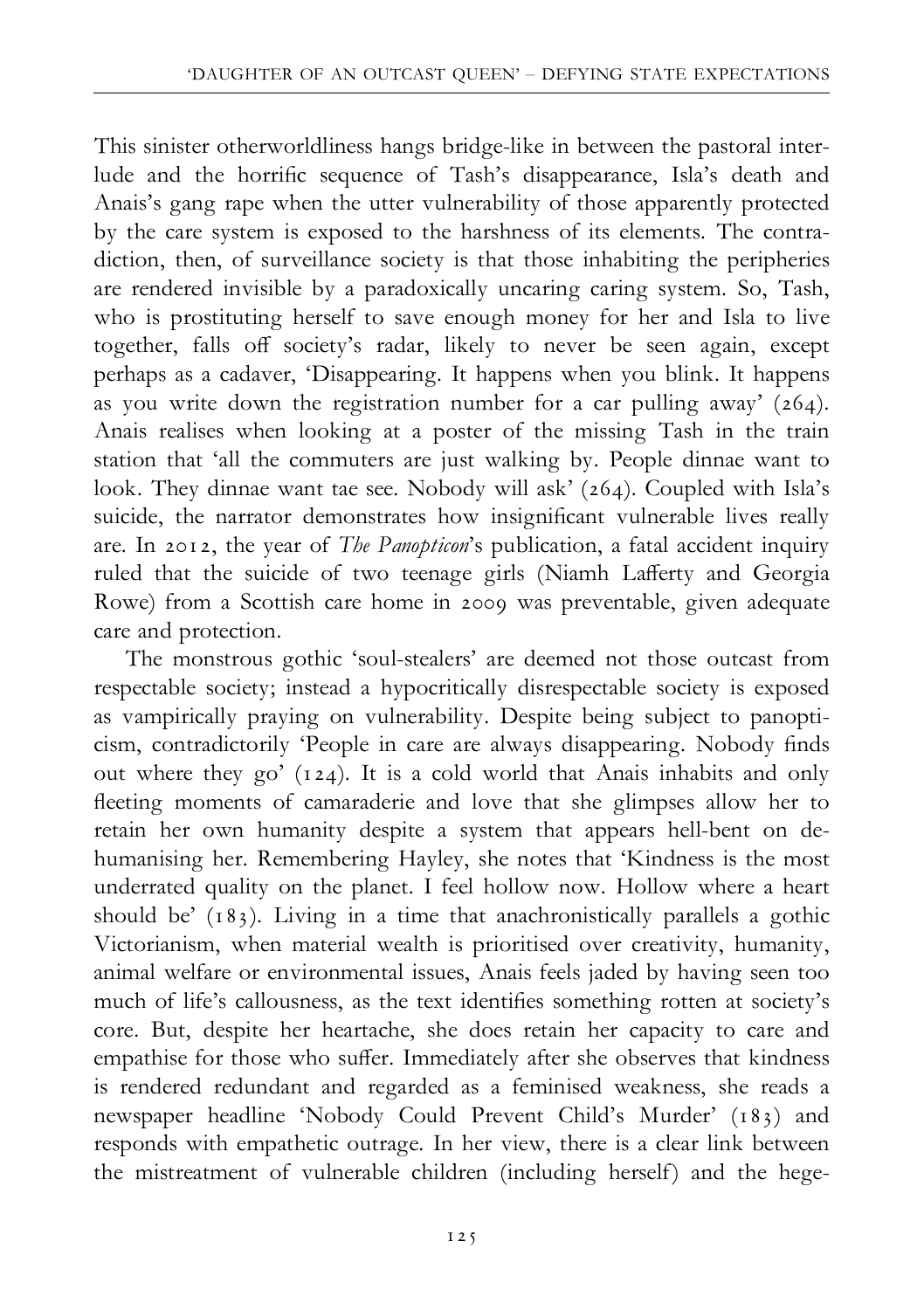monic protection of wealth, for 'if you've no money [. . .] They just let it happen. They say they dinnae, but they do. All the fucking time' (184). According to Fagan's text, contemporary society is heartlessly unkind and exploitation for those without economic stability, and its raw subject matter brings to mind countless incidents such as the child abuse cases in Rochdale and Rotherham.

Fagan also considers the ways in which filtered reality fuels empathetic detachedness, where mass media and surveillance tactics have penetrated the home, in a society immersed in observation and image. Anais is perplexed at our ignorance:

I dinnae get people, like they all want to be watched, to be seen, like all the time. They put up their pictures online and let people they dinnae like look at them! And people they've never met as well, and they all pretend tae be shinier than they are [. . .] their bosses are watching them at work, the cameras watch them on the bus, and on the train, and in Boots, and even outside the chip shop. Then even at home  $-$  they're going online to look and see who they can watch, and to check who's watching them!  $(34)$ 

She summarises: 'Is that no weird?'  $(34)$ . The exhibitionist willingness to put it all out there on 'Shitebook' (114) for the world to see is not only narcissistic, but incredibly naïve. As Anais continues, 'If they knew about the experiment they wouldnae be so keen to throw it all out there. The experiment can see very minute, of every minute, of every single fucking day' (34). In an online era of digital ¢ngerprinting, NeoFace recognition and monitored phone calls, Anais's dystopian vision of faceless men is not entirely overreaching.

With the few watching the many as is the case with panopticism, Zygmunt Bauman considers how globalisation entices the many to watch the few: 'The Panopticon forced people into the position where they could be watched. The Synopticon needs no coercion  $-$  it seduces people into watching'.16 As Mathiesen writes, 'Increasingly, the few have been able to see the many, but also increasingly, the many have been enabled to see the few  $-$  to see the VIPs, the reporters, the stars, almost a new class in the public sphere'.<sup>17</sup> A synopticon society is increasingly composed of isolated individuals shut behind closed doors accessing a hegemonically mediated virtual world. While,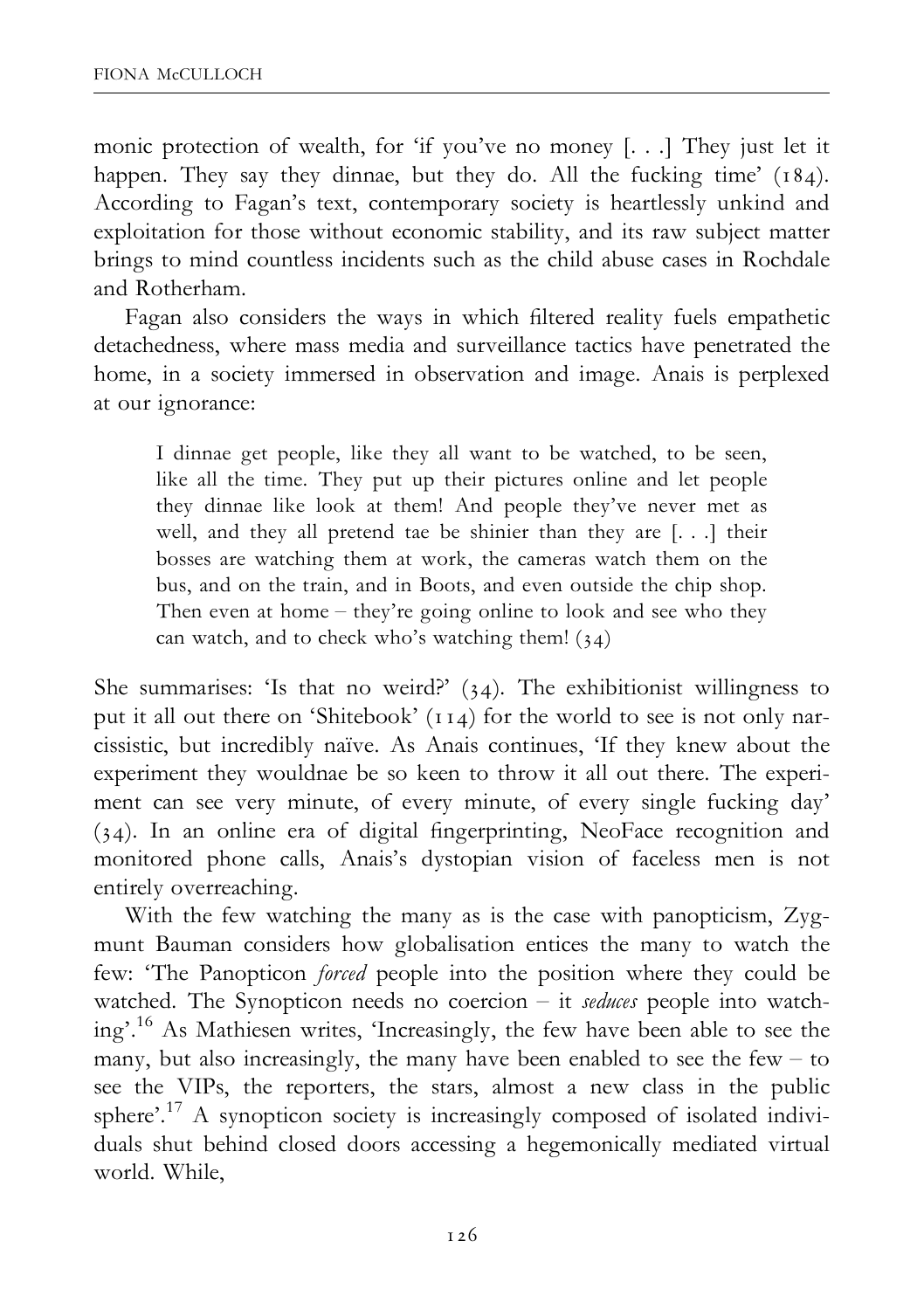In the older context, people were gathered together; in the modern media context, the ''audience'' has increasingly been delocalised so that people have become isolated from each other. In the older context, ''sender'' and ''receiver'' were in each other's proximity, be it in the ancient theatre or the festivals and image-building of the Colosseum; in the modern media context, distance between the two may be great.<sup>18</sup>

Mathiesen extends, then, Foucault's thesis on the panopticon state, citing a fusion of panopticon and synopticon resulting in an excessive Orwellian society of constant observation. The most extreme and sinister version of this is when Anais is filmed being gang raped in Jay's ironically named safehouse, with the intention of uploading it onto the internet to pay off his debt. It is a harrowing example of one's soul being drained by an invasively penetrative gaze, while Anais's body is reduced to a commoditised spectacle acted upon by male control and sexual violence. Afterwards, she vows to escape from her current life and 'learn how tae be nice to me' (299), focussing for the first time on prioritising her own importance. Ultimately, she rejects self-subjugation and reinscribes her narrative to avoid becoming yet another statistical casualty; the end embarks upon a journey that defies state expectations to reclaim herself: 'I – begin today' (324).

Cyclically ending with a rebirth of the self inverts the bildungsroman format because Anais does not comply with social discourses that strive to condition her, and, unlike conventional *bildungsroman*, she never finds out her true identity beyond the information gathered from the monk in the psychiatric hospital where she was born. The Panopticon is a novel of selfformation or education, but not that which has been internalised from hegemonic discourses. Rather than complying with her expected social outcomes, Anais utilises her imagination and intellect so that she disappears from their control rather than from herself, unlike the other female victims in the text. While 'Teresa used to say school was an unnecessary form of social control' (85), ultimately 'You can learn a lot on Google, but some of it's lies [. . .] Knowledge is power, and what fucking other power do I have? [...] I'll learn tae master mind control and take over the fucking world'  $(84-85)$ . Her awakening recognition inverts the mechanisms of discursive power, establishing a counter-discourse to dialogically intervene against hegemonic dominance. Part of that resistance is the application of a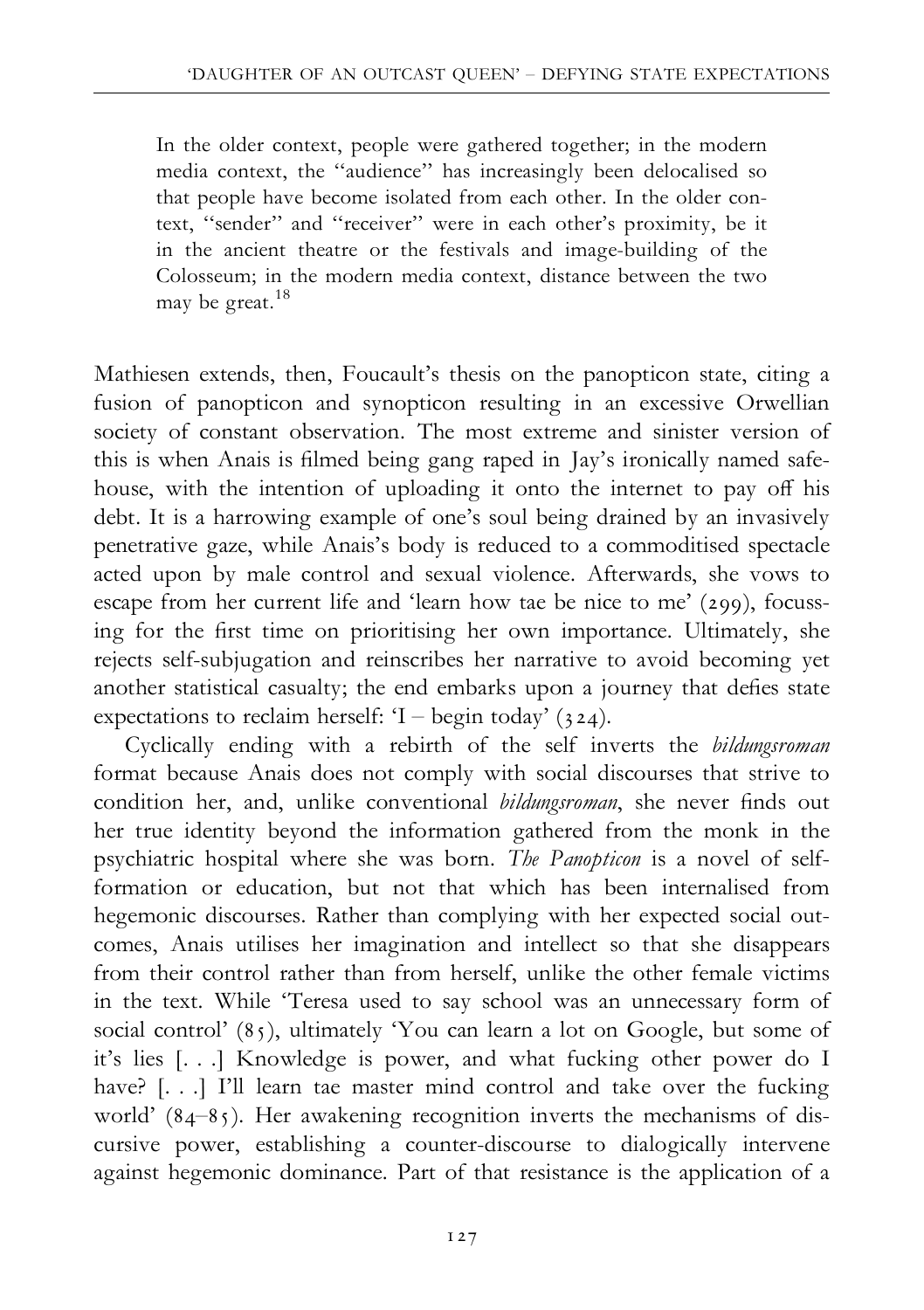particularly Scottish self-determination through the use of periodic dialect and expletive language, as well as the gothic imagination in order to evade Anglocentric authority figures. The name, Anais, given to her by her murdered adoptive Mother Teresa ('she named me after one of her favourite writers', [121]) is another Celtic facet from her namesake Anais Nin, who lived a bohemian lifestyle in Paris, and ensures that she will be actively writerly rather than passively readerly regarding the narrative shaping her life. Finally, though, Anais renames herself, indicating maturation by inscribing her own bildung development. The interpellative identity of Anais, then, is replaced with Frances – which 'means freedom'  $(323)$  – as she travels on the Eurostar to Paris. It also signifies a citizen of France, as her psychogeographical relocation becomes a heterotopic space of new possibilities. Fagan says in the Granta interview that her novel began with a question regarding whether it was possible for an individual to achieve autonomy, reclaim and liberate themselves from the panopticon state. Anais/Frances is liberated by fleeing to Paris but, in terms of first person narration, this might simply be wish-fulfilment and an imaginative fugue. The ambiguity leaves the reader to decide, echoing Todorov's concept of the tension between the 'uncanny' and the 'marvellous' and befitting of the text's gothic tropes.

But art, music and literature, for Fagan, are directly engaging with reality, unlike society's simulacra: 'everything you will ever need to know can be found in songs, books, art, films and lovers'  $(85)$ , and Anais constantly wants to 'imagine' alternative possibilities. Despite an apparent compliance with social discourses of internalised guilt and culpability, her resistant counter-narrative undercuts it: 'I bet I know more about paintings than they do [. . .] I know what the meaning of empathy is'  $(114-15)$ , and she psychogeographically identifies with a foreign bohemian city of art and culture: 'I umnay meant to be here. I was meant to be born in Paris' (115). In her imagination she is someone much better than the state allows her to be and through which she transcends the trappings of social hegemony to create alternative outcomes. The imagination is a crucial counterpoint to the realism of dominant discourses: 'I sit down on Malcolm the cat's back, put my arms around his neck and lean in' and says 'Take me tae Paris'  $(155)$ . In a flashback to when she was eight, the narrator remembers when a social worker assessed whether she had inherited schizophrenia from her biological mother. Anais 'thought it sounded cool - seeing stuff other people couldnae see, like some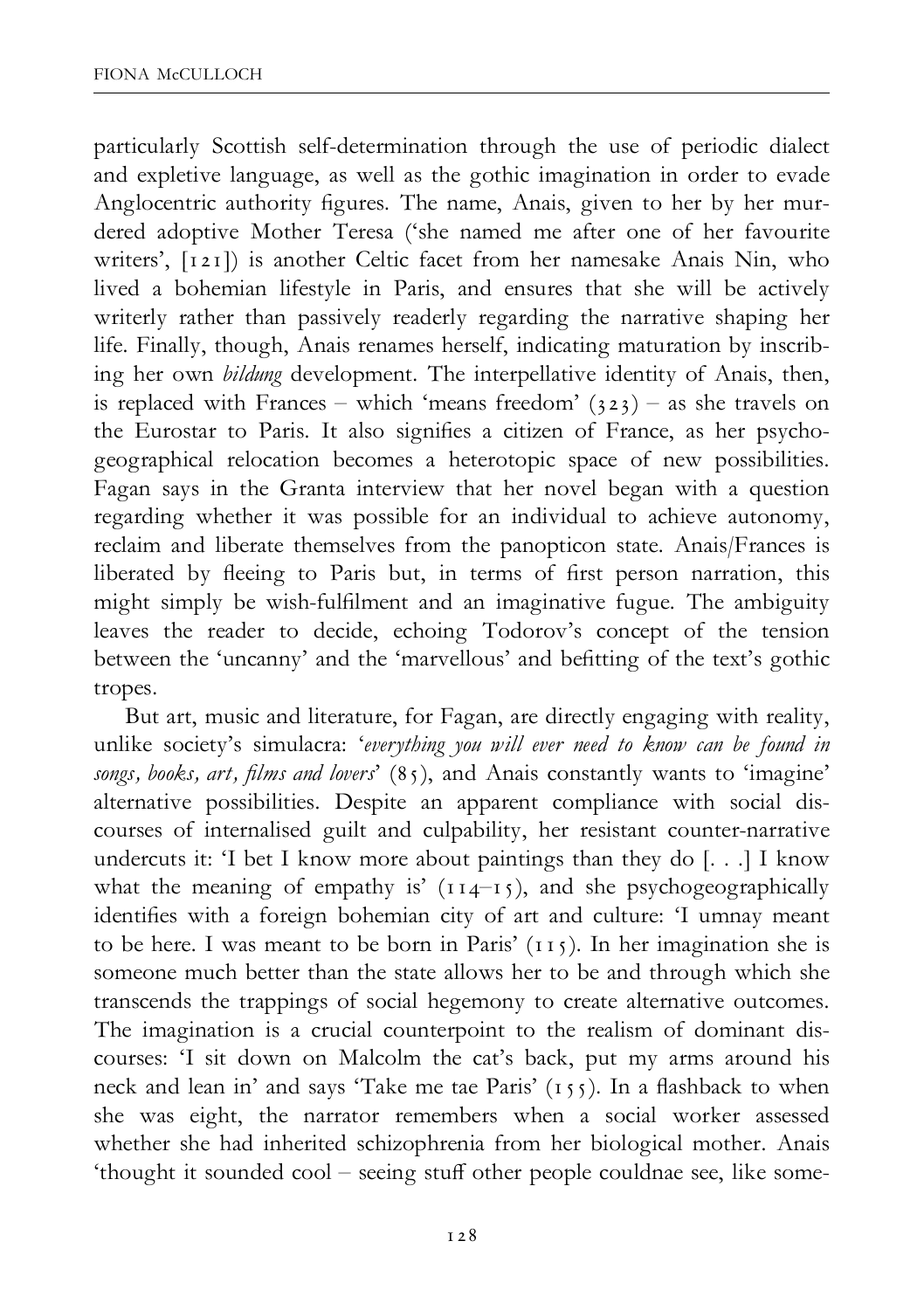thing out of a book' (236). As with Scottish literature, Anais associates schizophrenia with a creative insight to see beyond the confines of so-called reality thereby allowing her mind to be open to alternative truths rather than fixed doctrines. While the authorities mapped her life out as shifting from care to prison, in turn, Anais's vision allows for an alternative prospect that breaks the frame of their reality and reaches beyond: 'all I can see is stars' (160). The stars, noted earlier as linking Anais with a wider universe, also indicate that she sees further than the limits of social reality, instead imaginatively aspiring to soar towards something better. Notably, just before Tash's disappearance and Isla's death, Anais observes, 'Malcolm's wings haven't moved for ages. He's given up. I'm giving up' (232). Instead, 'I lie back and watch the sky. My heart aches. It's every day now this ache, this need to get the fuck away' (233). Her desire to escape to Paris is intertwined with sorrow that pre-empts and confirms her fear that 'something bad is gonnae happen' (186) as she grows increasingly anxious for Tash's safety while prostituting herself. Thus, her imagination is stifled and Malcolm remains static.

The tension that Anais observes regarding a panopticon society is its blind failure to see what is important, like the beauty of Scotland's landscape, or the horror of vulnerable people disappearing, or the wonder of the imagination. Instead, faceless bureaucracy has no time or space for aesthetic or intellectual probing. When the mad monk talks to her about her birth and her biological mother, he says that she arrived on a winged cat, but 'They didnae see it, of course  $[...]$  They dinnae see much, though - do they?' (244). The winged cat links mother and daughter, since Malcolm is in the grounds of The Panopticon; it offers a liberation, particularly for the caged bird/female, to become the flying feline, while also intimating the flying witch's familiar. The monk describes her mother as 'a cigarillo-smoking Outcast Queen' (245), a paradoxical identity that fuses otherness with great power, very much like Anais herself. During her delivery 'It was the prettiest snow I have ever seen ^ it began tae fall just as you were born. It was the biggest snowstorm for fifty years that winter  $[...]$  the moon was full  $[...]$  We all heard your first cry, you sounded so fierce!' (248). The natural world anticipates her 'fierce' arrival in the midst of a winter storm like some Narnian White Witch, while her mother and the flying cat 'disappeared by the light of [. . .] such a big moon' (248). Born in 'a nuthouse' to a mother labelled insane, the 'big moon' poignantly links to lunacy,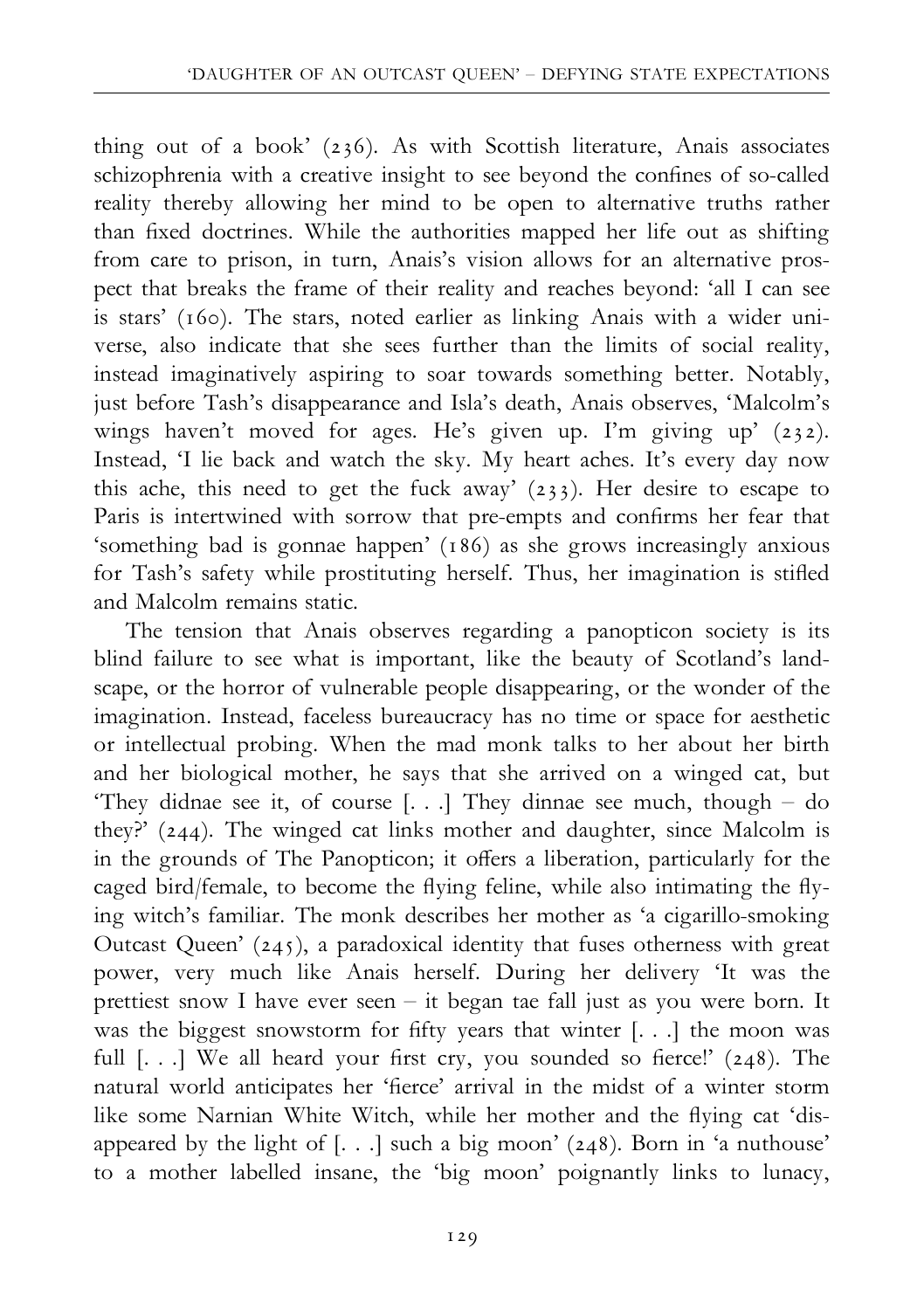while Anais's feminist observation that women were historically vilified echoes the Victorian practice of institutionalising unmarried mothers. The associated lunar/menstrual cycles also links to Diana, the Roman goddess of hunting and the woods, just as Scotland's landscape accommodates Anais, while the social world rejects her. Labelled an outsider, she is most comfortable outside. The monk's reference to her as the 'daughter of an Outcast Queen' (249) confirms her outsider status, but also suggests that she has a power to write her own script and defy social confinement  $-$  as the daughter, she can look back through her mother and shape an alternative ending to her life, with his reminder that 'they dinnae own you' (248). Her affinity for historical outcasts and travelling to France contains a textual revenant in the reverberated ultimate outcast Queen of Scots, whose threat to Anglocentric legitimacy led to her utter silencing. Kirsten Stirling's discussion of the link between the monstrous female body and the Scottish nation notes that 'the body of Mary functions in an unfortunately apt way for the state of Scotland after her death. Metaphorically decapitated, effectively losing her king to England, from 1603 on Scotland is well on the way to becoming the monstrous Scotland that Alasdair Gray describes'.19 The stateless Scottish nation's desire for autonomy from its confinement as England's binary other parallels Fagan's demonised orphan's desire for liberty from faceless power. Anais's fleeing to France could be regarded as a comment upon an Anglo neoliberal stranglehold of Scotland: until the socio-political climate improves, she must seek refuge in a country historically welcoming in terms of the Auld Alliance and currently led by a Socialist Government.

The Panopticon's vulnerable adolescent's narrative unearths the gothic environment of society's margins and the tunnel vision of hegemonic power that suppresses their plight and renders them ethereally insubstantial. To avoid the dehumanising soul stealers of Anais's Foucauldian nightmares, Fagan's text urges a collective responsibility that prioritises rather than underrates kindness in relations with others. Politicising the aesthetic backdrop of Scotland's landscape envisaged through the lens of queer Scottish gothic fiction, Fagan recognises a common connectivity to outside that transcends simulated Anglocentric state expectations. Gothic tropes expose the invisibility of those hauntologically rendered less human in an *unheimlich* neoliberal society and challenge Scotland to remedy its own dispossessed alterity and reclaim itself in a post-referendum homecoming.<sup>20</sup>